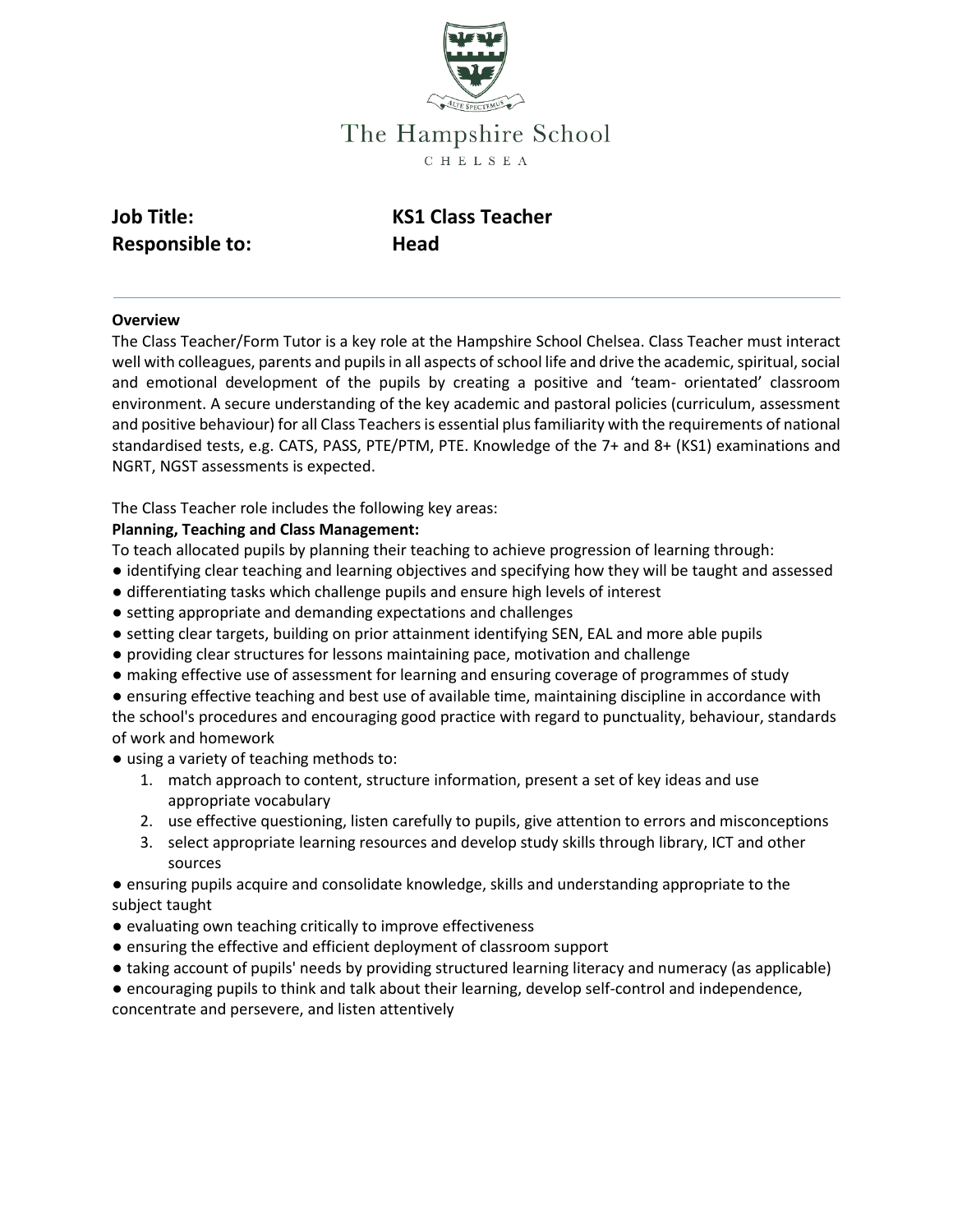

# The Hampshire School

C H E L S E A

#### **Monitoring, Assessment, Recording, Reporting:**

● To assess how well learning objectives have been achieved and use them to improve specific aspects of teaching

- To mark and monitor pupils' work and set targets for progress
- To assess and record pupils' progress systematically and keep records to check work is understood and completed, monitor strengths and weaknesses, inform planning and recognise the level at which the pupil is achieving
- To undertake assessment of pupils as requested by departmental and school procedures
- To prepare and present informative reports to parents

### **Curriculum Development:**

● To contribute to the School Development and Progress Plan and, in partnership with colleagues, meet school development targets

### **Classroom Environment**

● Provide a welcoming and positive environment for the pupils by displaying pupil's work in a stimulating and interesting way in the classroom

- To ensure that the classroom is tidy before a new term starts and after a term has ended
- To ensure that bags are left safely and tidily in an appropriate place
- Create and maintain a stimulating learning environment for the pupils with thought provoking displays reflecting current work
- To contribute to displays in public areas of the school
- To ensure that a 'Growth Mindset' display is present
- To ensure that reference to the School's 'Five Core Values' is present

# **Pupils (Pastoral)**

- Promote the general progress and wellbeing of every pupil
- To be responsible for the pastoral care of each child within the class
- To be on the lookout for any signs of abuse in relation to one's safeguarding responsibilities
- To be on the lookout for any signs of physical and emotional bullying
- To follow the Visiting Speaker protocol
- Be aware of the school policies on anti-bullying and positive behaviour and where incidents are suspected/occur, investigate quickly and log any incident on the Class Behaviour Tracker and liase with the Head of Pastoral Care when appropriate

● To manage the social relationships between pupils and encourage the mixing of boys and girls during form periods and PSHEE

- Inform staff at morning briefing about any behavioural or social issues.
- To expect the highest standards of behaviour; including: conduct on the playground, lining up sensibly and quietly outside any classroom, arriving for assembly and lunch
- To expect high standards of presentation; especially, ensuring that shirts are tucked in
- To implement and monitor the use of a pupil Target Card if required

● To maintain the individual trackers each term and liaise with specialist teachers to ensure that contributions are being made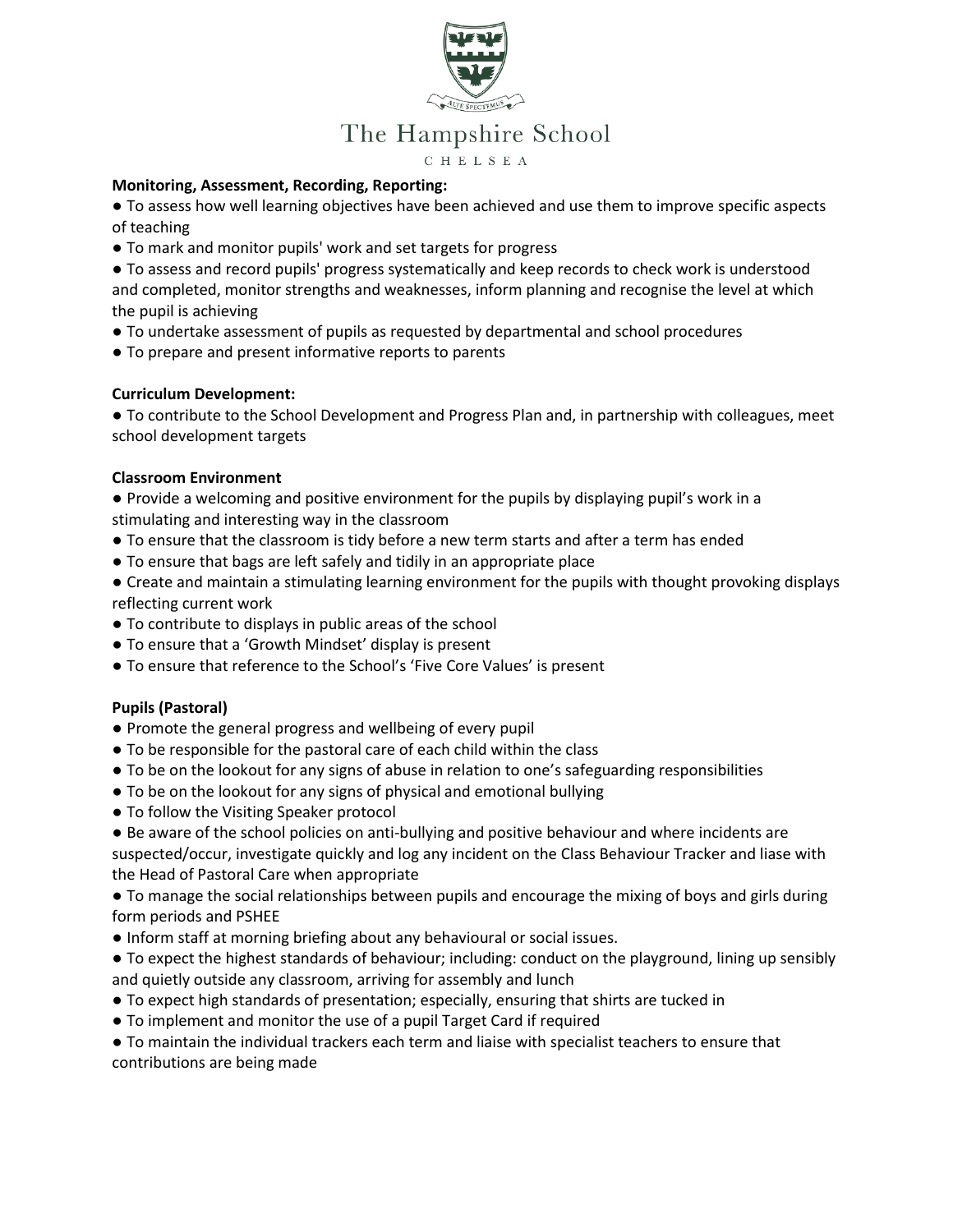

● To integrate new pupils into the classroom environment by: ensuring that they are have the resources they need and assigning a 'buddy' from the class to help them with settling in

# **Pupils (Academic)**

● Monitor pupils' performance in the different subject areas and support each pupil in reaching the required goals

● Contribute to and monitor the extra-curricular development of the pupils and to events such as drama productions, assembly plays etc.

● To support curriculum enrichment opportunities e.g. school events that directly involve your Form and to offer help when needed, e.g. concerts, plays, Sports Day, Class Assembly etc.

● Ensure that the pupils are well organised, arrive to lessons on time and are able manage their daily routines as efficiently as possible

● Help to support pupils with strategies if they are having difficulties with organisation, behaviour, friendships etc.

● Inform staff at morning briefing about any important academic issues

● To check each pupil's homework diary and ensure that it is being used correctly

### **Health and Safety**

● Comply with the School's Health and Safety Policy

● Safeguard the pupils' health and safety by maintaining good order and discipline and by following the necessary rules and regulations when using equipment e.g. I-Pads

● Communicate regularly with the relevant colleague about any Health and Safety issues regarding the welfare or safety of the pupils

- Be secure with the school's fire safety procedures and participate professionally in fire drills
- Register the attendance of pupils in the morning and afternoon via ISAMS
- Ensure that ratios are maintained

#### **Parents**

● Maintain and support effective liaison between school and parents with regard to each child's progress

● To use a pupil's homework diary as one form of communication with parents

● Liaise with parents, when appropriate, to address any behavioural or social issues. Follow the school's behaviour policy at all times and record meetings with parents on the T-Drive

- Be available to discuss the academic, social and physical development of the child with his/her parents
- Encourage parental involvement in the education of each child

#### **General Duties**

● To write detailed school reports on each pupil as per the assessment policy which relate to their development and learning

- To attend the annual summer residential trip where relevant
- To support the Head of Academic with pupil references to future schools, as required
- Ensure that a meeting takes place where academic and pastoral information of each pupil in your form is shared with the next Form Tutor. This should occur between 'Move Up Morning' and the end of the Summer Term.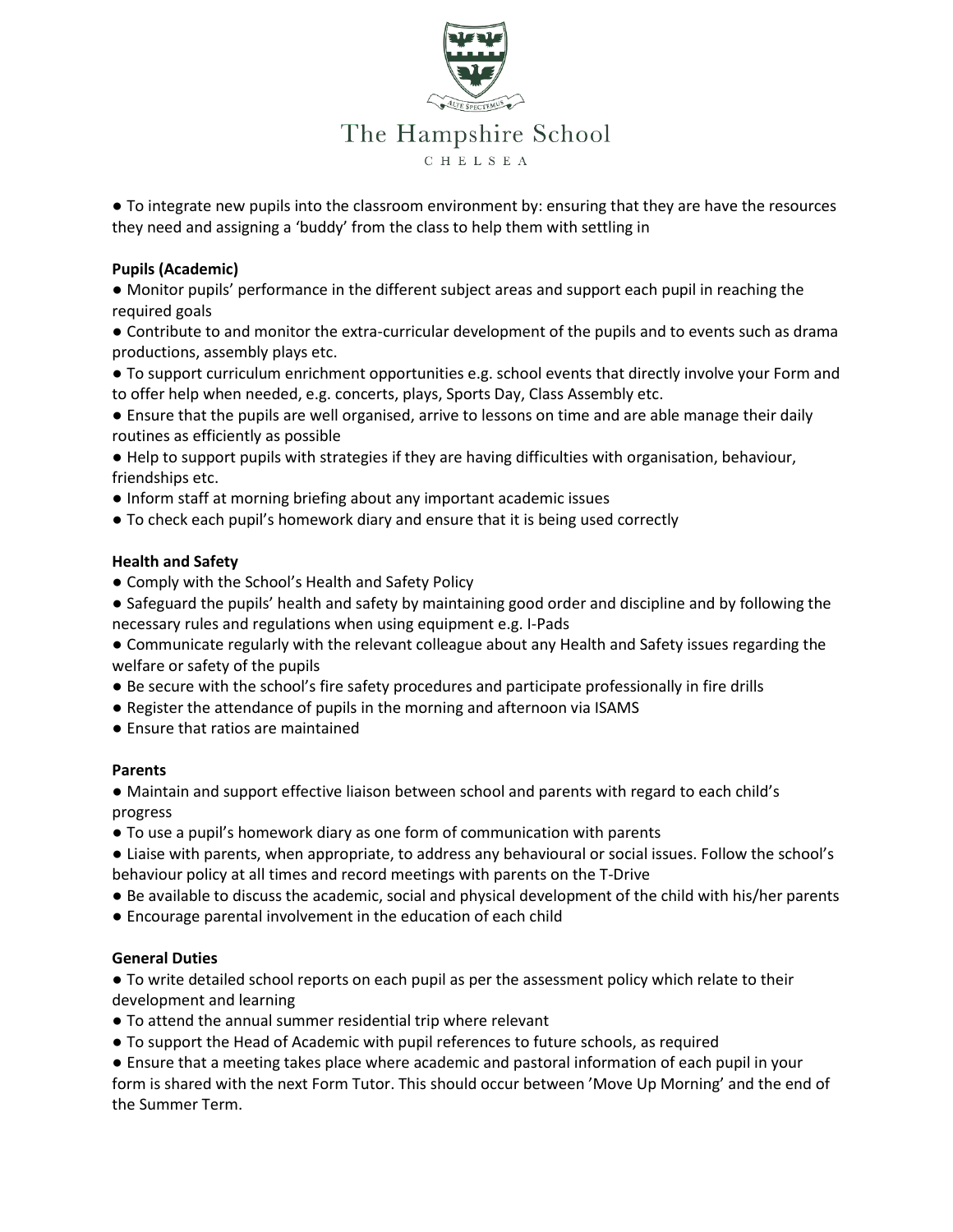

Whilst every effort has been made to explain the main duties and responsibilities of the post, each individual task undertaken may not be identified. Employees will be expected to comply with any reasonable request from the Head, and any member of the Senior Leadership Team.